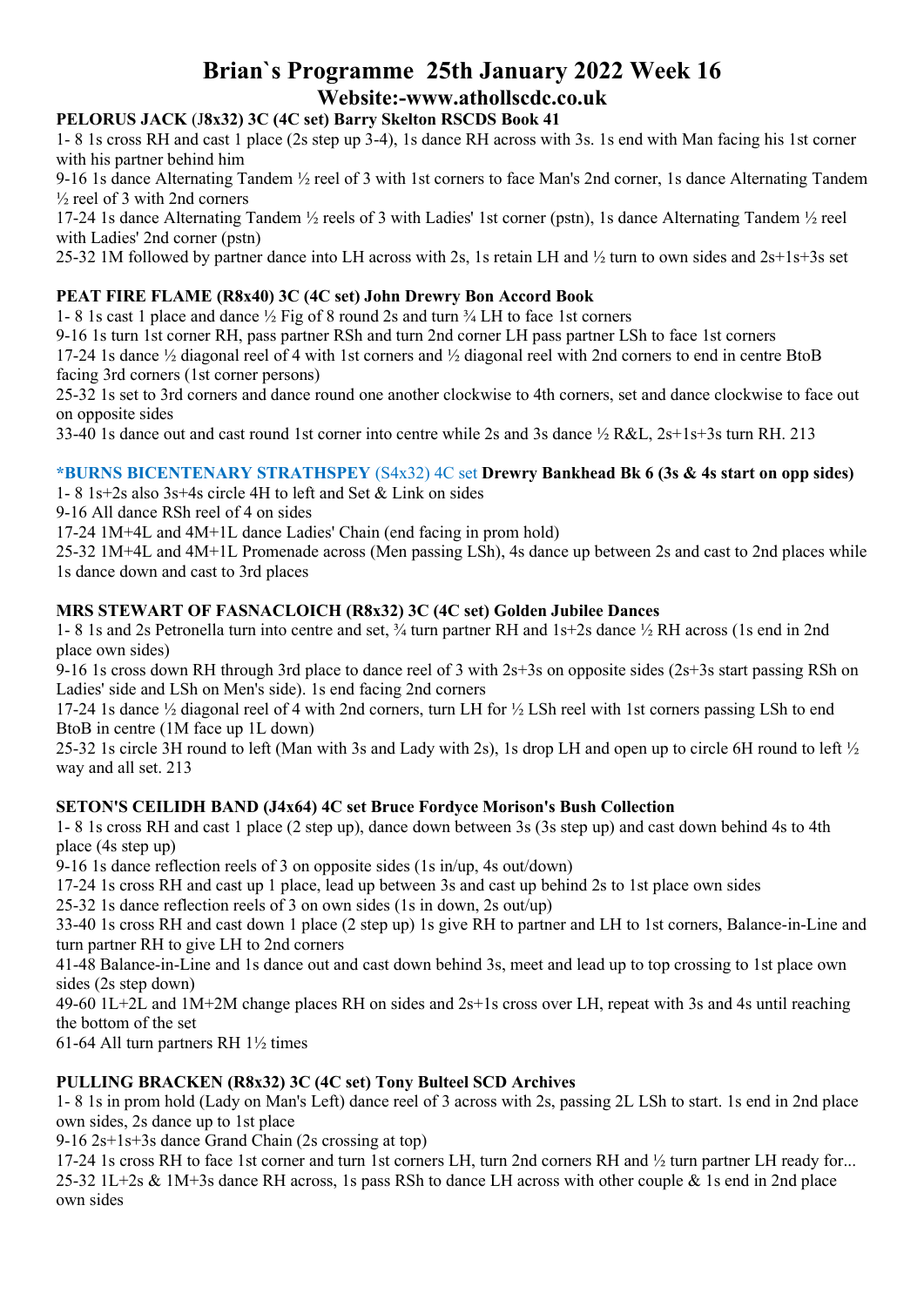# **THE WATER OF LEITH (S4x32) 4 Couple Set John Wilkinson Edinburgh 90th Anniv**

1- 8 1s+3s set. 1L dances down, casts up round 2M into middle facing down as 1M dances across, casts round 2L into middle facing up while 3s dance same round 4s. 1s+3s change places RH with partner into line of 4 in middle (M face down, L face up)

9-16 1s+3s dance reel of 4 in middle

17-20 1s+2s also 3s+4s dance RH across

21-24 1M followed by 1L casts round 2L to 2nd place own sides as 3M followed by 3L casts round 4L to 4th place (2s+4s step up 23-24)

25-32 1s+4s (middle couples) dance Espagnole

# **THE COCKET HAT (J8x40) 3C (4C set) Kenneth Jones RSCDS Book 44**

1- 8 1s Set & Cast 1 place, dance down between 3s and cast up to 2nd place own sides

9-16 1s dance  $\frac{1}{2}$  reels of 3 across (Lady with 2s and Man with 3s) into  $\frac{1}{2}$  reel of 3 on opposite sides (3)(1)(2)

17-24 1s dance RH across (1M with 3s at top and 1L with 2s) and end facing 3rd corner (pstn), 1s dance ½ diagonal RSh reel of 4 and pass RSh to face 4th corner (pstn)

25-32 1s dance ½ diagonal reel with 4th corners and end in 2nd place own side, 1s dance RH across (1L with 2s at top and 1M with 3s)

33-40 2s+1s+3s circle 6H round to left for 6 steps, pivot and chase back to places

# **Interval**

# **THE FAMOUS GROUSE (J8x32) 3C (4C set) Derek Haynes Carnforth Collection 4**

1- 8 1s cast 1 place, dance ½ Fig of 8 round 2s and turn LH to face 1st corners

9-16 1s turn 1st corners RH, pass RSh to 3rd corner and turn LH, pass LSh to own 2nd corner (corners dance 4 bars) 17-24 1s repeat with 2nd and 4th corners and end passing LSh to face 2nd corner (corners dance 4 bars) 25-32 1s dance reels of 3 on opposite sides (RSh to 2nd corners) and cross to 2nd place own sides

# **THE PLANTATION REEL (R5x32) 5C set Tony Moretti Pinewoods Collection 2**

1- 8 1s and 3s cross RH and cast down 1 place, lead down between the couple below and cast back to 2nd/4th place (opposite sides)

9-16 2s+1s & 4s+3s dance ½ R&L & Petronella turn 2 places anticlockwise round square (end same places as at bar 8) 17-24 All dance RH across (1M with 2s, 1L+3M with 4s, 3L with 5s) and 1s and 3s change places with partners to dance LH across

25-32 1s and 3s cross RH cast down 1 place and all turn RH

# **SUGAR CANDIE (S8x32) 3C (4C set) RSCDS Book 26**

1- 8 1s Set & Cast 1 place, cross passing LSh and cast RSh round their 1st corner into centre ending BtoB (Lady facing up, Man down)

9-16 1L circle left with 2s and 1M with 3s, turn to face partner and set, ¾ turn partner 2H to end facing 1st corners 17-24 1s turn 1st corner RH, partner LH, 2nd corner RH, partner LH and end facing 1st corners

25-32 1s dance Reel of 3 on opposite sides passing 1st corner LSh and cross RH to 2nd place own sides. 213

# **BRAW SIR JOHN (R8x32) 3C (4C set) RSCDS Book 29**

1- 8 1s set, cast to 2nd place, Set & Cast to 3rd place

9-16 1s cross up and dance reel of 3 on opposite sides with 2s+3s and end in 3rd place opposite sides

17-24 1s cross up and dance reel of 3 on own sides and end in 2nd place turning partner RH

25-32 1s dance reel of 3 across (Lady with 2s and Man with 3s giving RSh to 4th corner to start), 1s end crossing RH to 2nd place

# **THE ZOOLOGIST (J8x32) 3C (4C set) Duncan Brown RSCDS Book 46**

1- 8 1s cross down between 2s+3s and cast to right to face 2L/3M, dance ½ LSh reel of 3 across (1L with 2s, 1M with 3s) and end facing 1st corner (pstn)

9-16 1s dance ½ diagonal reel of 4 and pass RSh to face 2nd corner (pstn), 1s dance ½ diagonal reel and end in double triangle positions (facing opposite sides)

17-24 1s dance Double Triangles and end in middle facing opposite sides RSh to RSh

25-32 1s dance LH across (M with 3s at top and L with 2s), 1M followed by 3M+3L also 1L followed by 2L+2M pass RSh diagonally across to change ends and loop round to right to end on own sides. 213